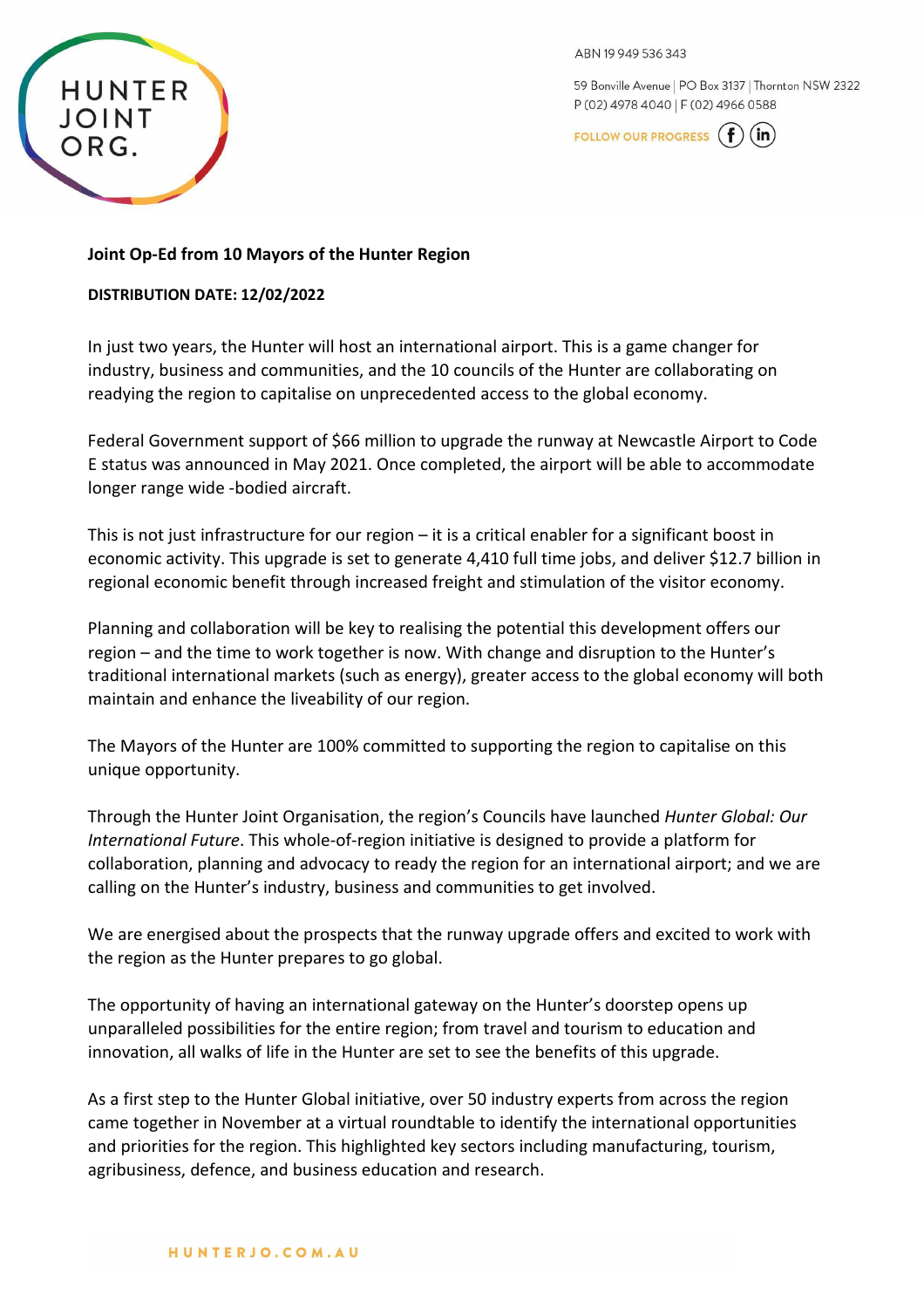ABN 19 949 536 343

59 Bonville Avenue | PO Box 3137 | Thornton NSW 2322 P (02) 4978 4040 | F (02) 4966 0588

**FOLLOW OUR PROGRESS**  $(in)$ 



So, where to from here? Yes, the opportunities the runway upgrade offers the Hunter are many. But there is still much to be done to ensure the region is ready to hit the ground running at the end of 2023.

The *Hunter Global: Our International Future* summit to be held at Newcastle City Hall, on 17 and 18 February, will test and refine these priorities. Through the summit, delegates will hear from leaders in government and industry on connecting into global markets and co-designing our future.

The summit aims to identify and prioritise the opportunities arising from the runway upgrade that the region can get behind. A unified region-wide voice will be critical to attracting the capability and support we need to truly capitalise on the opportunities an international airport offers.

Trends in international air freight demand suggests that the region's manufacturing sector will gain significant benefit from the runway upgrade. Estimated total output will increase to \$280.7 million and provide for an additional 1,408 FTE jobs in manufacturing over the next 20 years.

The runway upgrade also offers direct access to the region for international visitors. From 2024, the increase in international visitors is estimated to contribute \$82.8 million to Gross State Product annually. Coordination across the region's tourism and visitors, friends and relatives sectors will be key to realising the international opportunities.

International trade in agribusiness is also a major opportunity and growth area as freight export is diverted from Sydney's Kingsford Smith Airport and Brisbane International Airport. Welldesigned and specialised infrastructure will be crucial to the success of reaching new export markets.

Connecting to global markets and enterprises offers almost limitless opportunities for the region's business, education and research sectors. With strong capability in these areas, there is enormous scope to develop relationships and international collaboration further.

Further significant opportunity lies in Astra Aerolab - Australia's newest defence and aerospace precinct – part-funded by the NSW Government. The Department of Defence also has significant work underway at the RAAF Base at Williamtown.

The 10 Councils have prioritised fostering a collaborative export culture among the Hunter's industry, business and communities to establish a diverse and growing ecosystem of trade supply in the region, and to reap the benefits of this once-in-a-generation opportunity.

Attendance at the summit is free. Register or find out more by visiting <https://www.hunterjo.com.au/projects/hunterglobal/>